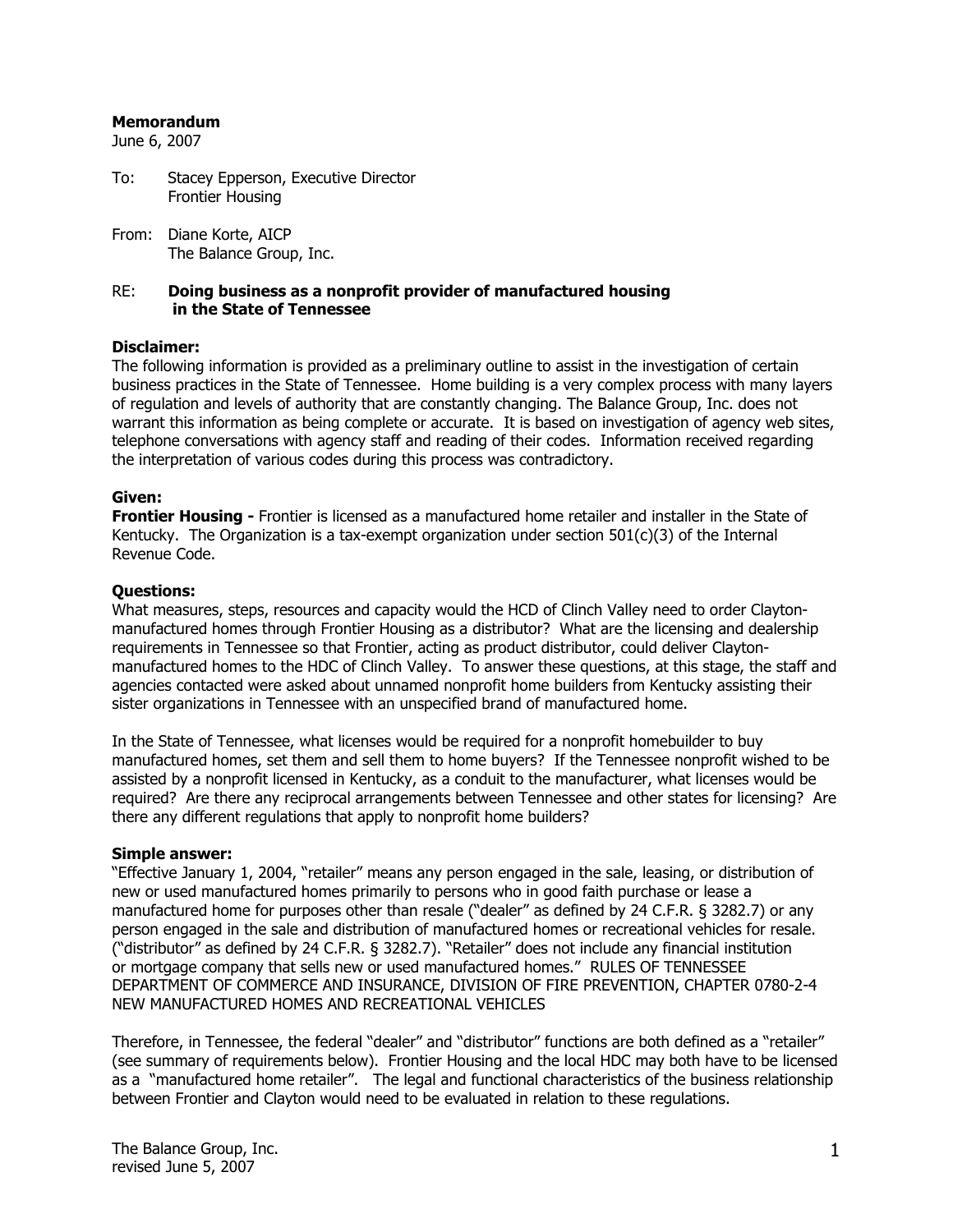Manufactured home installers must be licensed (see summary of requirements below). In Tennessee, unlike other states, a salesperson does not have to be licensed. In Tennessee, unlike North Carolina, there is no blanket prohibition against movement of 16 foot wide units. The Department of Transportation deals with routing on a individual basis when transport permits are given to the transporters.

A manufactured home must follow the local jurisdictions land use regulations. Local code officials handle the building permits, inspections for on-site elements (foundations, decks, garages and utility connections), and certificates of occupancy for the home.

Other nonprofits (Noji Gardens) have successfully used HUD Code compliant duplexes, however, the Tennessee regulations seem to require any unit above a single family to be a modular. "(1) All manufactured homes (but not park trailers), shall be constructed in accordance with the standards established by the United States Department of Housing and Urban Development (HUD) pursuant to the National Manufactured Home Construction and Safety Standards Act of 1974 (42 U.S.C. § 5401 et seq.). All multi-family homes designed and manufactured with more than one (1) living unit must be constructed in accordance with the Tennessee Modular Building Act (Tenn. Code Ann. Title 68, Chapter 126, Part 3)." 0780-2-4-.05 ADOPTION BY REFERENCE OF STANDARDS. RULES OF TENNESSEE DEPARTMENT OF COMMERCE AND INSURANCE, DIVISION OF FIRE PREVENTION, CHAPTER 0780-2-4 NEW MANUFACTURED HOMES AND RECREATIONAL VEHICLES

According to the SAA office, there are no special regulations that distinguish between for-profit and nonprofit in these provisions. Tennessee Code (68-126-214) allows for reciprocal agreements with officials of other states. However, the SAA states that none currently exists.

# **Federal**

### **U.S. Department of Housing and Urban Development (HUD) www.hud.gov/offices/hsg/sfh/mhs/mhshome.cfm**

Manufactured Housing is regulated at the federal level by the Department of Housing and Urban Development, HUD. The HUD Code regulates the home's design and construction, strength and durability, transportability, fire resistance, energy efficiency, and quality control. It also sets performance standards for the heating, plumbing, air conditioning, thermal, and electrical systems. The HUD Code is unique since it is specifically designed for compatibility with the factory production process.

A major revision of the law was accomplished with the "Manufactured Housing Improvement Act" of December 27, 2000. The Act benefits industry and homeowners by **requiring that each state must institute an installation program and a dispute resolution program** within five years of the law's enactment. Now, almost seven years later, the process of defining the minimum threshold for these programs is still underway. Therefore, many of the regulations and programs reported in this document may be reevaluated and refined in the next few years.

**In each state HUD has a designated State Administrative Agency (SAA)** that regulates manufactured housing under the federal authority. Unfortunately, the methods used to implement the mandates of the federal law are different and inconsistent in each state. This explains the lack of reciprocity for dealers/retailers or installers across state lines.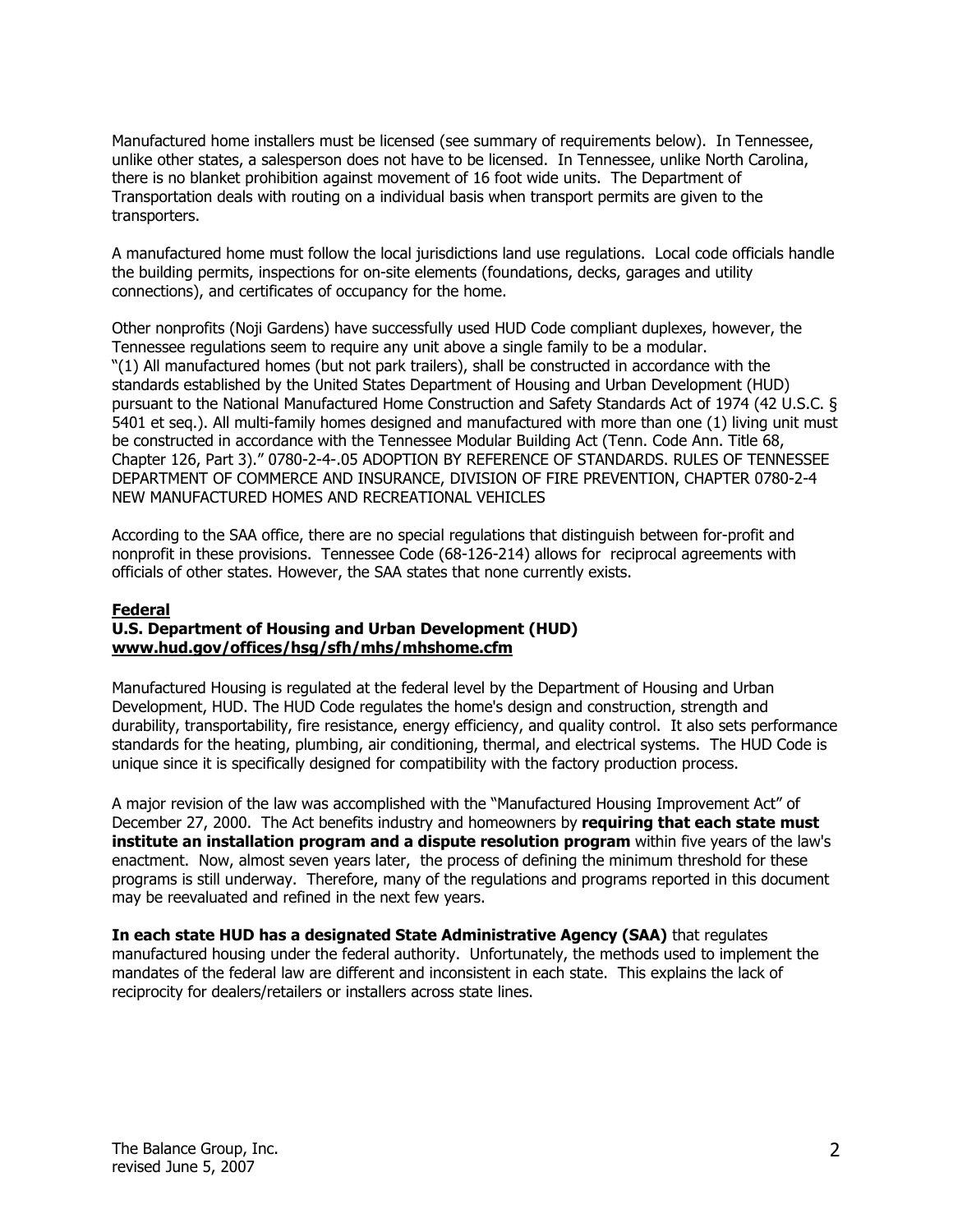# **Tennessee**

In Tennessee, there are two separate state agencies involved.

- 1. The SAA, Department of Commerce & Insurance, Fire Prevention Division, Manufactured Housing **Section**
- 2. The Department of Safety Titles and Registration (sometimes identified as the DMV on web pages)

# **HUD's designated State Administrative Agency (SAA): Tennessee Department of Commerce & Insurance, Fire Prevention Division, Manufactured Housing Section**

**http://www.state.tn.us/commerce/sfm/manufactHouse.html** 

Address: Tennessee Department of Commerce and Insurance Division of Fire Prevention Manufactured Housing Section 500 James Robertson Parkway - 3rd Floor Nashville, Tennessee 37243-1162 Phone: 615-741-7192, Fax: 615-741-9388

Contact: Mr. Joe Vanhooser, Manufactured Home Inspector Supervisor for Middle and West Tennessee/SAA Office Manager phone615.532.5808

The Manufactured Housing Section administers portions of the Uniform Standards Code for Manufactured Homes and Recreational Vehicles Act (TCA Title 68, Chapter 126, Part 2) related to H.U.D. Labeled Manufactured Homes, the Tennessee Manufactured Home Installation Act (TCA Title 68, Chapter 126, Part 4), and acts as HUD's State Administrative Agent and exclusive Production Inspection - Primary Inspection Agency, to administer certain aspects of the National Manufactured Housing Construction and Safety Standards Act of 1974 (the Federal Act).

Under State of Tennessee Law, the Manufactured Housing Section is responsible for:

- Licensing HUD labeled manufactured home manufacturers, retailers, and installers;
- Monitoring used manufactured homes safety standards;
- Performing manufactured home installation inspections in accordance with State law; and
- Investigating and taking appropriate action against violators of the Tennessee Acts referenced above.

Under its current agreement with HUD, the Manufactured Housing Section administers parts of the Federal Act which involve:

- Monitoring manufacturers' home construction quality control program;
- Investigating and monitoring consumer complaints under the Standards Act;
- Searching for and when warranted, initiating class action cases through HUD;
- Performing post-production monitoring of manufactured homes produced in and/or shipped to Tennessee; and
- Investigating and taking appropriate action against violators of the Federal Act referenced above.

### The State Law:

### **Tennessee Code - Title 68 Health, Safety and Environmental Protection**

68-126-201. Short title. — This part shall be known and may be cited as the "Uniform Standards Code for Manufactured Homes Act." [Acts 1979, ch. 310, § 1; T.C.A., §§ 53-4821, 68-36-201; Acts 2005, ch. 379, § 1.]

(Michie's Legal Resources web portal, search Manufactured Housing) http://michie.lexisnexis.com/tennessee/lpext.dll?f=templates&fn=main-h.htm&cp=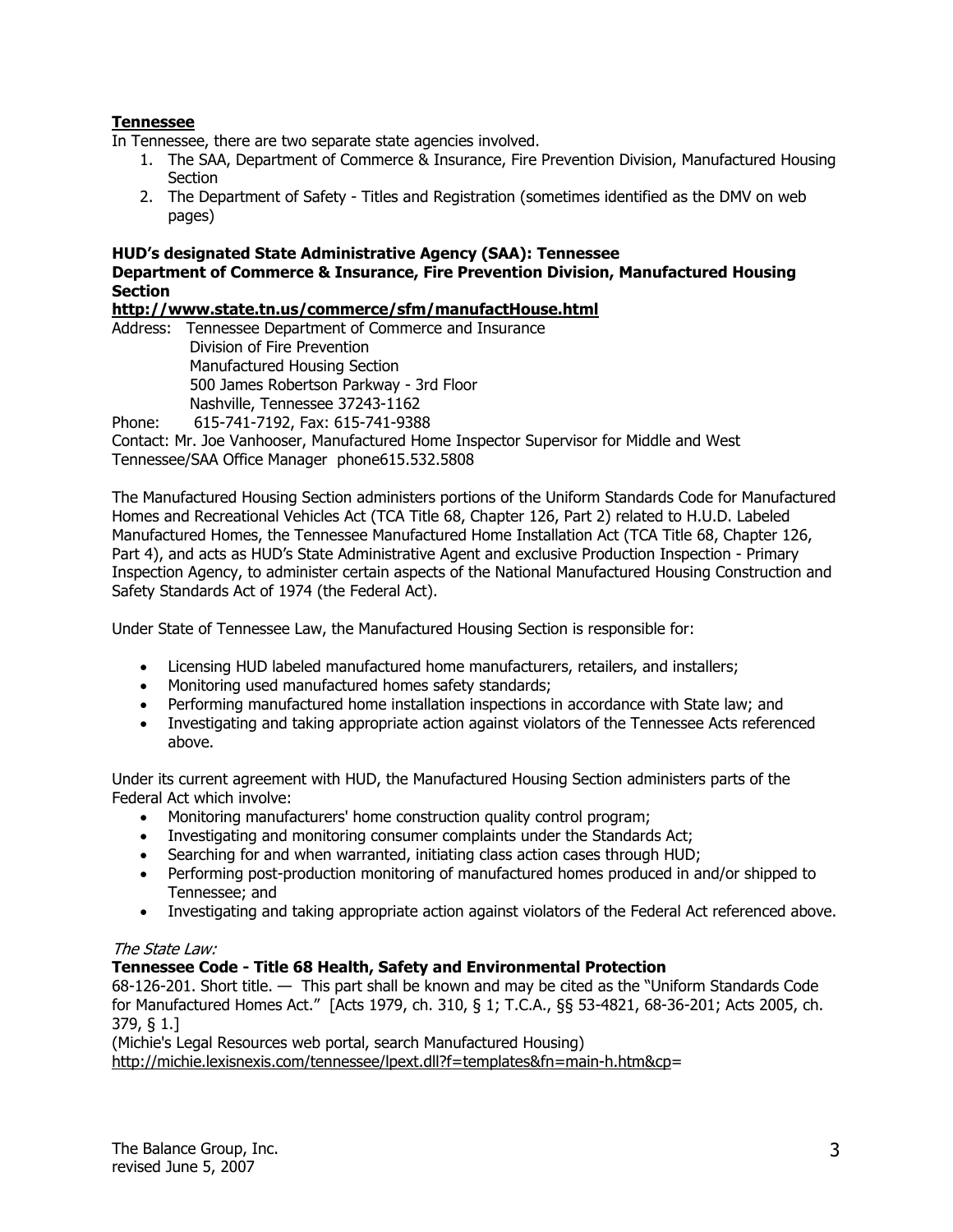### The implementing regulations:

# **RULES OF TENNESSEE DEPARTMENT OF COMMERCE AND INSURANCE DIVISION OF FIRE PREVENTION**

# **CHAPTER 0780-2-4 NEW MANUFACTURED HOMES AND RECREATIONAL VEHICLES**

http://tennessee.gov/sos/rules/0780/0780-02/0780-02-04.pdf

# **Retailer's Resource Information Page:**

http://www.state.tn.us/commerce/sfm/manuhousret.html

# **Licensing of Retailers**

- An applicant for a license as a retailer shall complete an application form prescribed by the commissioner and submit the same to the commissioner along with a nonrefundable application fee of forty dollars (\$40.00). The applicant shall also submit a surety bond in the amount of twenty-five thousand dollars (\$25,000.00), executed by the applicant as principal and issued by a surety company qualified to do business in the State of Tennessee.
- An applicant for a license as a manufactured home retailer shall provide proof, at the time of application, of having completed a fifteen (15) hour course and passing an examination, approved by the commissioner, in the installation of manufactured homes.
- As a prerequisite to renewal of a license as a manufactured home retailer, the retailer shall provide proof of having completed a five (5) hour course and of having passed an examination, approved by the commissioner, in the installation of manufactured homes.
- $\bullet$  A license as a retailer shall expire one (1) year after the date of issuance, unless renewed. Any retailer who fails to renew a license prior to its expiration but before ninety (90) days after its expiration shall pay a late penalty of fifty dollars (\$50.00) in addition to the renewal fee. Any person desiring to renew a license later than ninety (90) days after the date of its expiration shall submit a new application and meet all other application requirement.
- Any retailer who commences business in this State prior to obtaining proper licensure shall be assessed a civil penalty of one thousand dollars (\$1,000.00) for each manufactured home sold prior to licensure.

# **Installer's Resource Information Page:**

http://www.state.tn.us/commerce/sfm/manhousinst.html

### **Licensing of Installers:**

- Effective July 1, 2003, an applicant for a license as an installer shall complete an application form prescribed by the commissioner and submit the same to the commissioner along with a nonrefundable application fee of twenty-five dollars (\$25.00). The applicant shall also submit a surety bond in the amount of ten thousand dollars (\$10,000.00), executed by the applicant as principal and issued by a surety company qualified to do business in the State of Tennessee.
- Effective July 1, 2003, an applicant for a license as an installer shall provide proof, at the time of application, of having completed a fifteen (15) hour course, approved by the commissioner, in the installation of manufactured homes.
- Effective July 1, 2003, an applicant for a license as an installer shall provide proof, at the time of application, of having passed an examination, approved by the commissioner, in the installation of manufactured homes.
- A license as an installer shall expire one (1) year after the date of issuance, unless renewed. Any person desiring to renew a license later than ninety (90) days after the date of its expiration shall submit a new application and meet all other application requirements.
- Effective January 1, 2004, and as a prerequisite to renewal of a license for 2004 as an installer, the installer shall provide proof of having completed a fifteen (15) hour course, approved by the commissioner, in the installation of manufactured homes and of having passed an examination, approved by the commissioner, in the installation of manufactured homes.
- Any installer who fails to renew a license prior to its expiration but before ninety (90) days after its expiration shall pay a late penalty of fifty dollars (\$50.00) in addition to the renewal fee.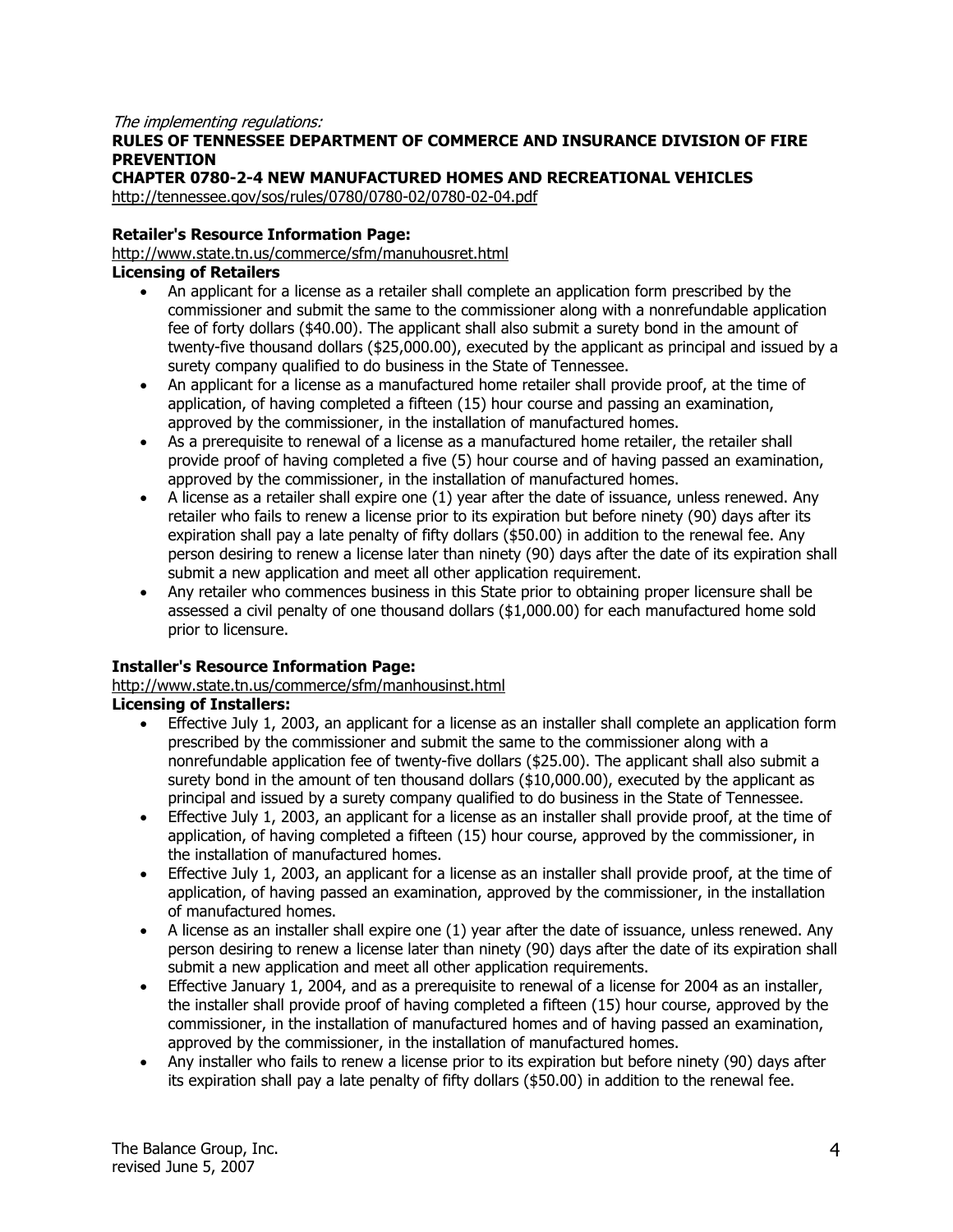• Any installer who commences business in this State prior to obtaining proper licensure shall be assessed a civil penalty of one thousand dollars (\$1,000.00) for each manufactured home set up prior to licensure.

# **Useful Links at: http://www.state.tn.us/commerce/sfm/manufactHouse.html**

View for State Law (Tennessee Code Annotated) related to Manufactured Housing. View Commerce & Insurance Rules on New Manufactured Homes. View Commerce & Insurance Rules on Used Factory Manufactured Homes. View Commerce & Insurance Rules on Installation of Manufactured Homes. Visit HUD's Manufactured Housing Main Menu page for more information on Manufactured Homes. View Federal Manufactured Home Construction and Safety Standards (24 CFR 3280). View Federal Manufactured Home Procedural and Enforcement Regulation (24 CRF 3282).

# **Manufactured Housing Board**

Tennessee does not have a Manufactured Housing Board. Dispute resolution issues that are often handled by this type of group in other states are referred to the SAA's staff attorneys. Other issues that may be arbitrated by MH Boards go directly to the court system.

# **Department of Safety (DMV)**

RULES OF DEPARTMENT OF SAFETY MOTOR VEHICLE DIVISION CHAPTER 1340-5-13

# **http://www.tennessee.gov/sos/rules/1340/1340-05/1340-05-13.pdf**

When reading the regulations it is confusing that the text does not specifically mention manufactured housing. The SAA suggested that these rules apply as they would to an auto vehicle. (A call to the DMV for clarification solicited the recommendation that I call an existing retailer and ask them how it works.) There is confusion regarding the assignment of titles to manufactured units. I contacted the DMV who referred me to the SAA and said that the title was initiated by the county clerk at the local level. When I contacted the SAA, he said that they did not have anything to do with the process of titling the units. He noted that the assignment of random, arbitrary numbers to the title instead of the HUD number (assigned by the manufacturer) made tracking the units much more difficult.

To "de-title" (surrender) the title and record a deed, please refer to the following web page:

# **Manufactured Homes Affixed to Real Property - De-title Process**

http://www.tennessee.gov/revenue/vehicle/generalinfo/mobilehomes.htm

### **Local Government**

- Planning Department, land use regulations
- Permit/Building Department, building permit
- Local Health Department Environmentalist, septic systems or wells
- County Solid Waste Coordinator (for disposal of uninhabitable units)

### **Home Buyer**

- Chooses builder, retailer
- Selects home
- Secures financing
- Purchases or leases lot for home
- May apply for building permit (must include the license name and number of the set up contractor)
- Decides to retain title to home as personal property or to surrender the title in favor of a deed or deed of trust, as real property
- Must receive a Consumer and Installation Manual provided for their specific home by the manufacturer.